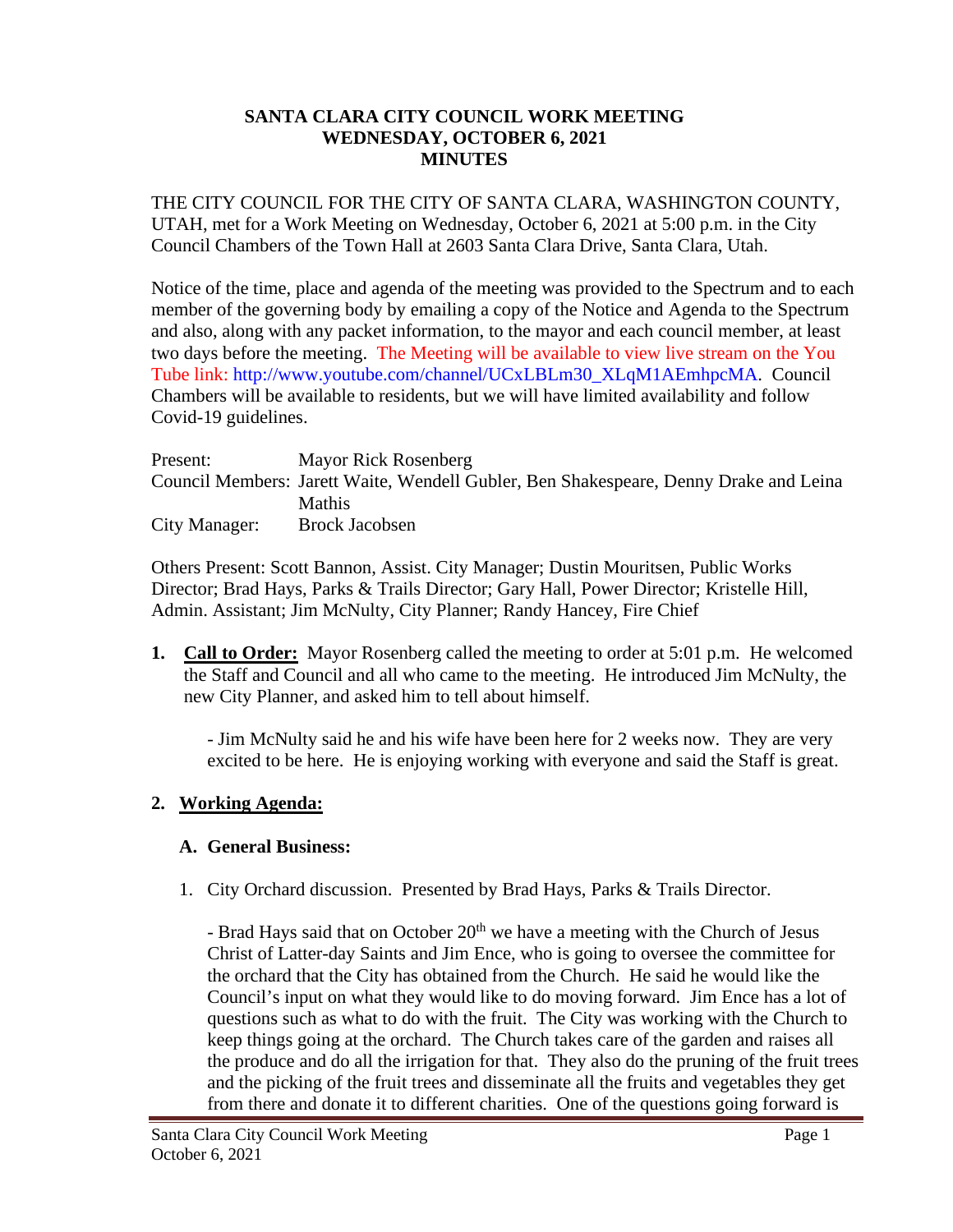how we want to come up with an agreement on that. The City mows it and irrigates it and takes care of the general property and the building. He said we are hoping to continue this going forward but we need to come up with an agreement. Financially the City has picked up the expenses. The volunteers will go out and buy the fertilizer and seeds that they need and Parks expenses it out of our account. We haven't had any concerns about overspending or things like that. They have been very frugal. Do we want to continue that path and allow the Church to get the proceeds from what they grow and have them give it to whoever they deems is the most needy of the food? - Mayor Rosenberg said that he would say, "yes" for now anyway. It is easier for us if we let them decide and make the decision on who is needy.

- Brad Hays said as far as expenses go the City owns the property so we continue to pay the expenses like we have in the past and take care of the equipment and mow it and all those things. Is that right? It has worked really well this year and we haven't had any issues.

- Mayor Rosenberg asked if the Church is going to continue to get volunteers.

- Brad Hays said they want to. He said he sees that it is kind of a social time for them.

- Jarett Waite asked if Ward assignments will still be happening.

- Brad Hays said that is something we will be discussing at that meeting on October 20 at 7 p.m. here at City Hall. He invited the Mayor and Council to come.

- Mayor Rosenberg asked if we have made any effort on a Master Plan for the park property.

- Brad Hays said he brought it to City Council a few month ago when we were doing the capital facilities plan and Council gave Staff some direction to add the parking area and do some other things and those have all been added to the capital facilities plan. He gave Council some drawings of some buildings and an overview of the orchard. He said he hired an architect and told him what we might like there. The building is something we might use for food processing with a kitchen and maybe incorporate a classroom so we can have classes on canning and horticulture and traditional ways of doing things. The structure would have a large porch and an area for storage and also two bathrooms and an open-air classroom. He asked the Council if they like the style of the building.

- Mayor Rosenberg said he likes the architecture of it.

- Denny Drake asked if we wanted to be able to lease it out for occasions.

- Ben Shakespeare asked if we wanted this out by the street a little bit. Would we want it on Bonelli and Chapel Street? Visibility-wise it would nice to have it on the corner. - Brad Hays said he put it in that particular corner so it would serve as a trailhead restroom and water facilities.

- Denny Drake said being able to have this be accessible to the public and for lease so that it could be used for other things we could recoup a little bit of expense by leasing it out.

- Mayor Rosenberg said it is going to be a little tricky having a working barn and a reception center in the same building.

- Denny Drake said on the plan it is kind of divided into two.

- Brad Hays said they are taking out the building that is there now because the road is actually going to go through it. We need a place to put all the tools and equipment.

- Denny Drake asked how big the open classroom is.
- Brad Hays said it is 30 ft by 20 ft so 600 sq ft.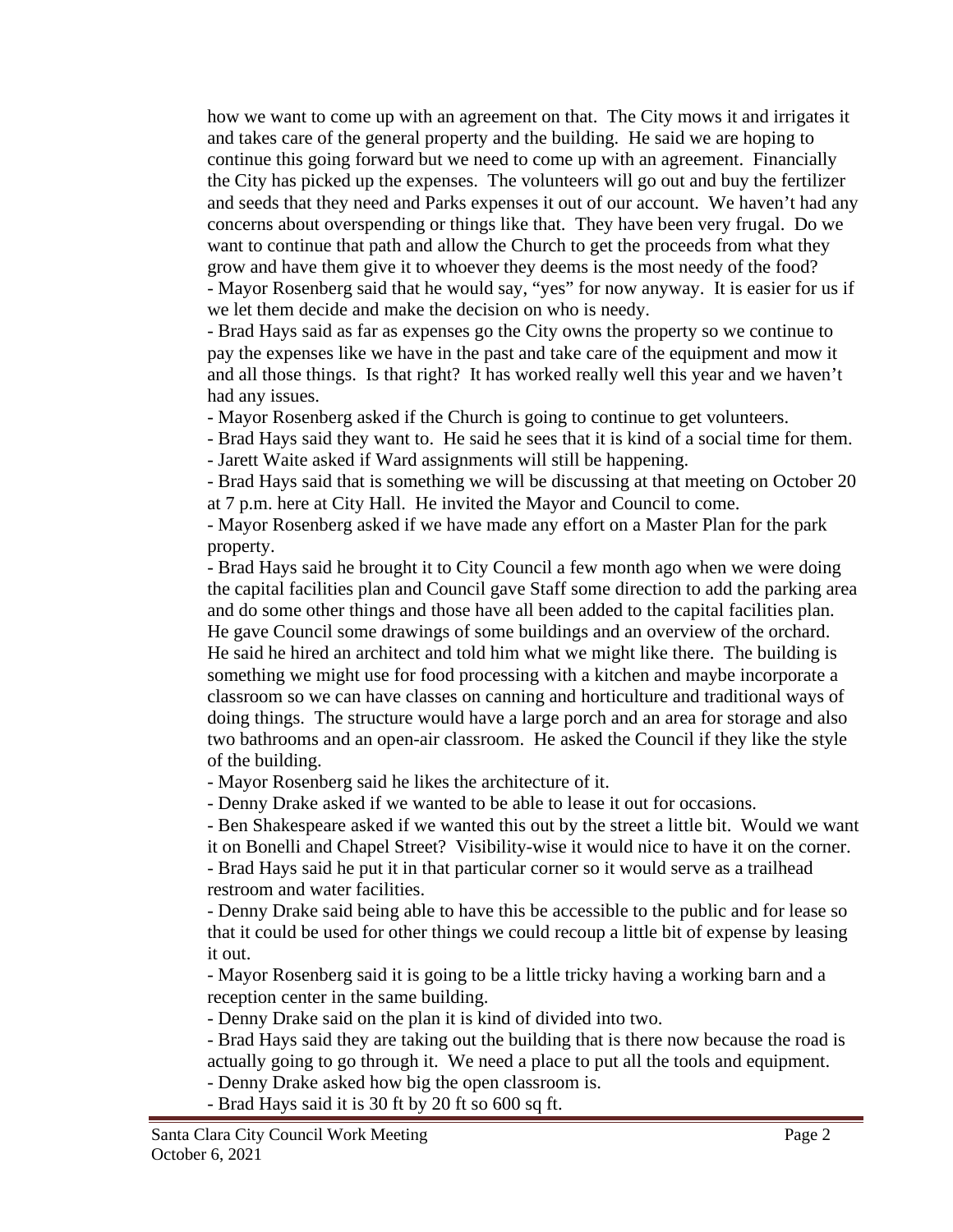- Denny Drake said the classroom doesn't need to be quite that big but if we can provide an area that could be used for other things within that working barn facility and keep one half as the classroom portion but another portion could be used for barn dances and things like that.

- Mayor Rosenberg asked that when the existing building comes down are we going to try and relocate it somewhere or reuse it.

- Brad Hays said he doesn't think so.

- Mayor Rosenberg said there is an area where the building could be moved if it could be moved economically to provide some storage for the equipment then some of the storage could be moved out of the future building and then that building would be better for leasing out.

- Gary Hall, Power Director, said he doesn't think there is a way to move it in one piece. It would have to be disassembled and put back together. It is a two by four frame with the metal skin.

- Ben Shakespeare said we could move what is there even temporarily and it could buy us some time. To be financially where we are at, what is the timing?

- Brock Jacobsen, City Manager, asked Council what they want there. It could be done in phases.

- Ben Shakespeare said he thinks it would be really cool to keep this as what it is designated to be. There is a lot of opportunity here. We could tuck that metal building in the back and that could buy us a few years as we phase this in. He would like the new building to be out on the corner of Chapel Street and Bonelli.

- Mayor Rosenberg reminded Council that we are not going to build the road until Ramona Hafen leaves the home on her own will and choice so that could be five years before there is the opportunity to do anything inside that red line. He said the road will take out part of the parking. He said he loves the idea of doing a nice building where we can have receptions or gatherings. We may want to look at having a separate building for the working farm storage.

- Brad Hays talked about the future road. He suggested giving the road a little move out so we are not just having a vacant piece of property on the other side of the road and we get more usable orchard and park space.

- Denny Drake asked if there is a well that sits right across from Ramona's place.

- Mayor Rosenberg said there is an irrigation company well and pipeline in that triangle zone.

- Brad Hays asked if where the existing road is could we follow that path.

- Ben Shakespeare said he is looking at that and thinking about what we are eliminating.

- Mayor Rosenberg said there is some constraints you have to work with to do it.

- Denny Drake said it looks logical to swing that out rather then to go in a straight line because that property is going to be useless on the east side and we should continue the orchard as much as we can and swing it around and maybe the home becomes part of the storage.

- Mayor Rosenberg said we just have to take it through the design process and make sure the constraints work out. When some things go in we are going to see a lot more traffic on this road. There is a lot of elevation difference through there.

- Brad Hays said it is pretty steep by the barn.

- Mayor Rosenberg said to get a list of all the wants and what we would like to see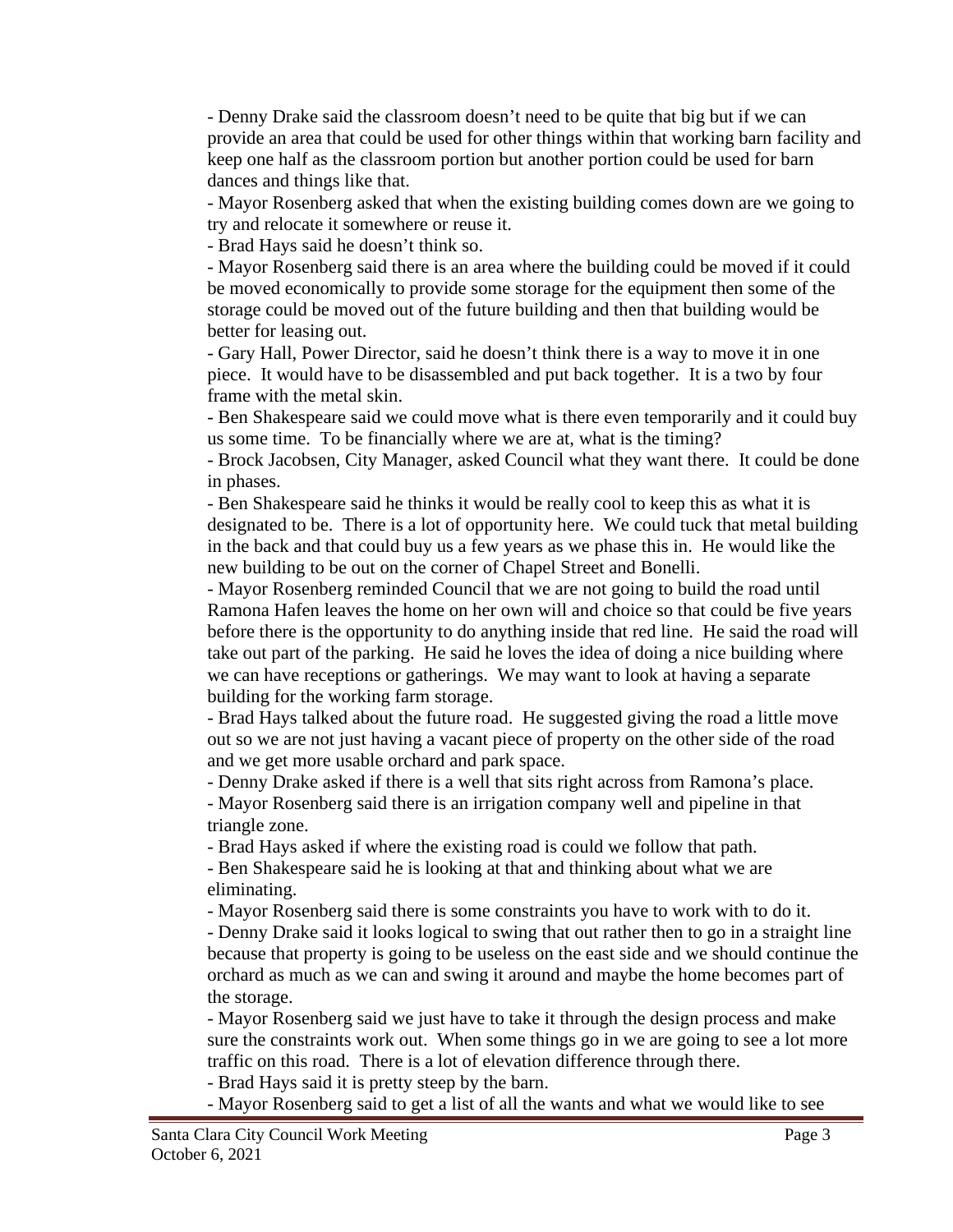happen and then Brad can work with the committee to come up with a plan that meets all of that and he can put together the cost and come back and ask for money.

- Brad Hays said it is in the capital facilities plan so we have the impact fees to build it.

- Ben Shakespeare said something we want to look at is what we end up with by the time that road is done.

- Mayor Rosenberg said that Chapel Street and Bonelli Trail have encroached into that other property. He asked to see the Google Earth map.

- Jarett Waite told Brad that he liked the direction he is going for sure. He would love to see the use of it continue the way it is.

- Brad Hays asked Council if it is okay for him to get some bids and get the building moved.

- Council all agreed that would be good to do.

- Mayor Rosenberg said we can get some new imagery that will help Brad with the design plans. He asked Kristelle to get Google Earth on the computer.

- Brad Hays asked the Council to come on October 20 and they will have a good discussion.

- Jarett Waite said he loved in the past when we had the community come and pick from the orchard and take some. It is a nice benefit for the community that he would love to see continue.

- Mayor Rosenberg said we might be able to set it up where they are already picked and set aside for community members. There were some problems where some people were coming in and totally raiding the fruit.

- Brad Hays talked about having a fence around the orchard with wrought iron on the top of it.

- Mayor Rosenberg said he understands what Jarett is saying about having the community come and get some of the fruit and even having them come down and pick.

- Brad Hays said we could have an open pick day or something like that.

- Leina Mathis said the other thing that would be really nice is if as part of our "Get Healthy" program we are doing if there was a way to identify if we have needs within our community for fresh vegetables rather than just sending it out to other communities but first identifying the needs in our community and take care of those first and then sending it out.

- Mayor Rosenberg said we can talk about that on October 20.

2. Canyon View Park & BMX Parking Lot discussion. Presented by Brad Hays, Parks & Trails Director.

- Brad Hays said Council had talked about this a few months ago and he had brought forward plans for both the parking lots, the larger parking lot by the BMX and the Canyon View parking lot where the park and the playground is. What is different between now and when he brought it forward is we actually got more money from the County. We got a \$100,000 grant for the Canyon View parking lot and \$165,000 grant for the BMX parking lot. He said the bid documents are ready for the lower/BMX parking lot but because of the time delay he would like to try and bid both of those at the same time because we have more money but not necessarily award the bid for both parking lots. He said he would like to see where we come out on the BMX parking lot and then look at the Canyon View one. We might be able to save some money with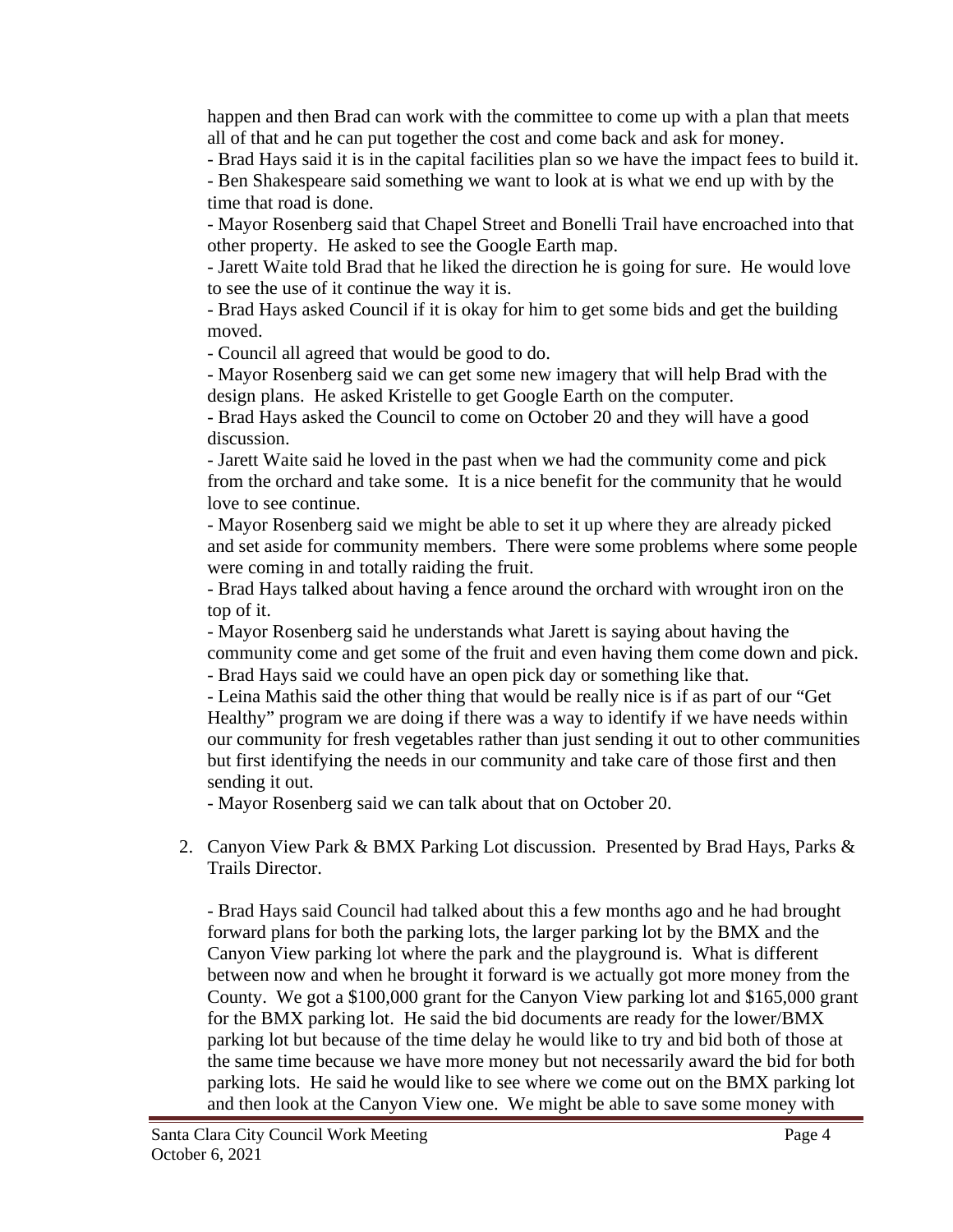mobilization and maybe get some lower prices on bids if they think they are going to get two projects or a bigger project. He said we would like the right to bid them both out but to accept the one for the BMX parking lot and then if the prices are right and we can afford it go ahead and award the Canyon View job or now award it. He said he has all the numbers and has worked everything out to figure out how much we would actually be into it. He took the two engineer estimates and the two parking lots together are about \$893,000. He took that number on each phase and started picking away at it. We got some money from the Deseret Trust Fund for about \$7,141 and the family asked that we put it towards Canyon View Park. He added that amount in there. He took out the part that is in the capital facilities plan and the new trail part of it because it is on the Trails Master Plan so he can use capital facilities money for that and he took out in-house labor. He suggested having Dustin's crew do the asphalt. He said he called Casey and got what the cost per ton is and the savings in-house would be \$19,000 on the big parking lot and \$5,548 on the other. He said he came up with a total cost of \$417,090. We had approved \$350,000 in the budget so the cost difference is \$67,000. He said the bids may come in higher or lower. He said this is where he thinks we will be at. He said a majority of the \$350,000 that is in the budget is from Rap Tax. We haven't done anything with the Rap Tax since December 2019 when we did the sport courts and we have just been sitting on that money. We have about \$235,000, the 80%. It is not really costing us a lot to build it but if we decide to go with both at the same time we don't have enough money currently to build it. Council would have to approve it and we would bring the bids back and look at it and decide if we want to do both parking lots or just one. He just wanted to bring Council up to date as to where we are at.

- Denny Drake asked if Brad was basically asking to get a bid on both.

- Brad Hays said that is what he wants to do. He said he talked with the engineer and he said we could do that.

- Mayor Rosenberg said we would have a schedule A and a schedule B and documents written to where we could drop schedule B.

- Brad Hays said if it does come back and it is somewhere in that ballpark of \$75,000 he will come back and ask for the money for that difference to do it. If it's not he won't ask but ask the Council to approve the bid for the first parking lot. He said he is trying to get as much done as we can. It has been a long time.

- Ben Shakespeare said he thinks we need to. He asked if we did the asphalt in-house are we just going to exclude that.

- Brad Hays said he would have it taken out of the bid.

- Mayor Rosenberg said it won't be an item on the bid. All that in-house stuff won't be on the bid schedule. Mayor Rosenberg asked about the restroom.

- Brad Hays said the restroom was put at the bottom. He said when he went in for the grant with the County he put in \$10,000 for the restroom. He said Brooke with BMX said she can get all the materials donated. He said it could be part of the parking lot project and it was put in as part of the grant. It wouldn't be bid as part of it. It would just be something we would do.

- Ben Shakespeare asked if we are concerned about building another bathroom with all the vandalism going on. We have a brand new restroom at the park.

- Jarett Waite said the restroom is based off where the starting line is.

- Mayor Rosenberg said it would be within the fenced in area. We won't have to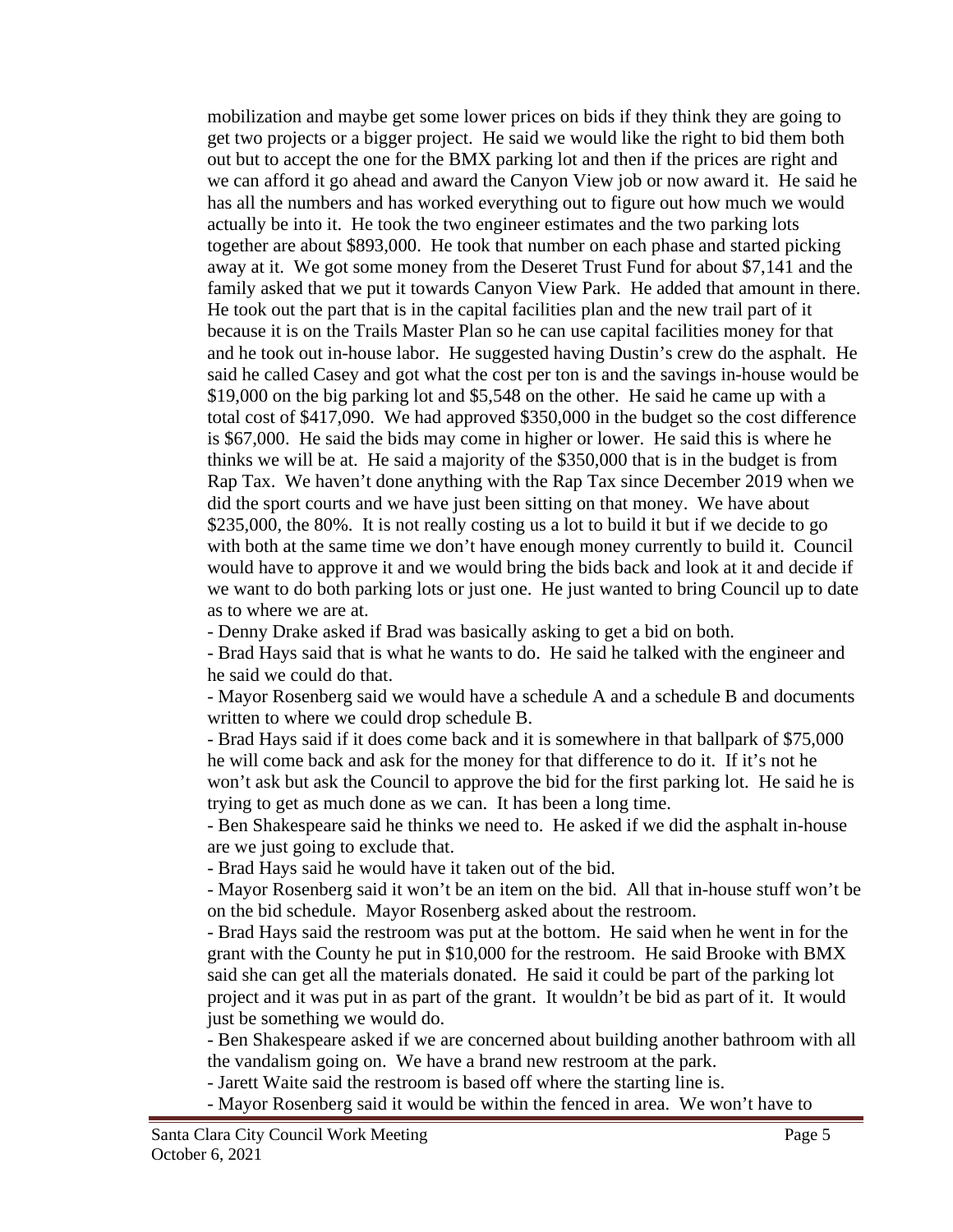worry about this one getting vandalized.

- Brad Hays said that the problem is that the kids that are in the races have no where to use the bathroom. This would just be for the racers.

- Leina Mathis said the spectators use the park restrooms and this would just be for the kids racing.

- Ben Shakespeare said Brad won't be able to build a restroom for \$10,000.

- Brad Hays said we were thinking \$40,000 but all the materials would be donated so the \$10,000 is just for our expenses such as sewer and water hookups.

- Ben Shakespeare said he is all for asphalt and we need to figure a way to at least get that top part done for the BMX. The ball fields can wait but it has been a long time coming and with everything up there it is time to go and we just need to figure out how to do it.

- Leina Mathis asked if we weren't creating a capital projects fund and we were taking those excess funds that we had and putting them into that fund. Have we done that?

- Brock Jacobsen, City Manager, said we have not. We haven't brought that back to Council to actually transfer funds into the capital projects.

- Leina Mathis asked Brock if he remembers what the amount was that we were looking at for that.

- Brock Jacobsen said we talked about numbers anywhere from \$200,000 to \$500,000.

- Leina Mathis said that is something we might want to look at as part of this too.

- Brad Hays said that one thing that is encouraging is the last month's Rap Tax was \$18,000.

- Mayor Rosenberg said that amount is going to go down with the census.

- Jarett Waite told Brad he did a good job getting the grants.

- Mayor Rosenberg told Brad to get the bids. When he is ready, work with Dustin on a schedule. It could be a good early winter project.

3. Internal Accessory Dwelling Ordinance discussion. Presented by Jim McNulty, City Planner.

- Jim McNulty said he will be covering this item tonight. He said that Matt Ence couldn't be with us. He said he has had a chance to discuss this with Matt both today and last week. He said he had a draft that he created previously that he had sent to Matt a few weeks prior so he could look at it with his associates. He said this is an Internal Accessory Dwelling Unit Ordinance. It is referred to as IADU. We currently allow detached accessory dwelling units, guests' cottage or detached units behind a home. This is a bill that was passed this last Legislative session known as House Bill (HB) 82. It was passed and signed by the Governor this year. The effective date is May 5, 2021 however they gave communities until Oct. 1, 2021 to put an ordinance in place. We are not going to meet that but we are okay because we are in process. We are working on it and aware of it and have an ordinance in process that we are looking to move forward on with both the Planning Commission and the Council. Our Legislature passed this bill last year and allowed for the internal accessory dwelling units are permitted uses in residential zones so it is mandated and something we have to allow. We want to put an ordinance in place prior to getting applications to do an IADU. If we don't put an ordinance in place we have to allow it through a building permit. The draft ordinance is going to go to the Planning Commission next week for a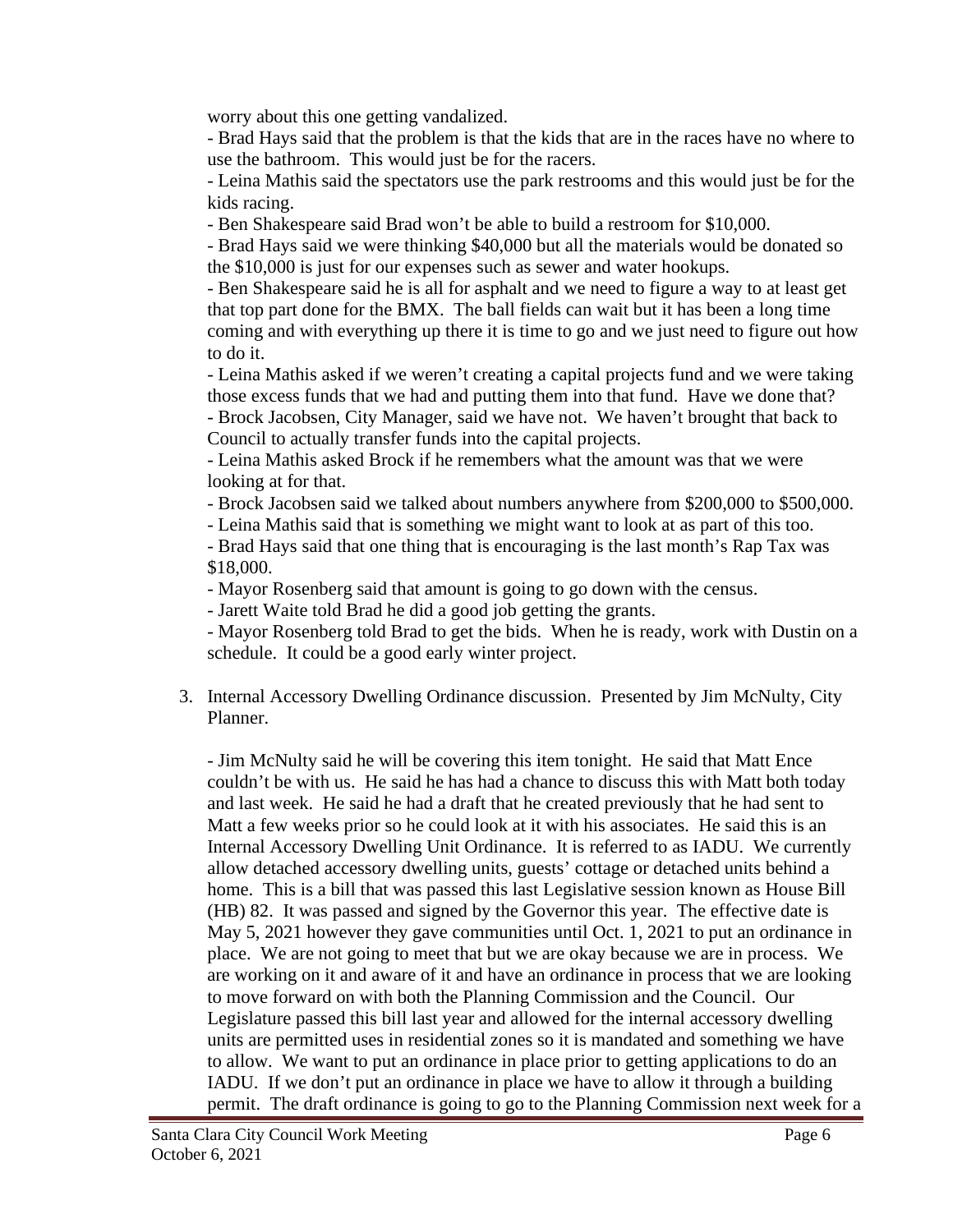public hearing on October 14 and could come to Council Meeting on October 27 if we have time to accommodate that request. If not it would have to be on November 10 would be the next date that we could have the public hearing on discussion of that. Taking no action could result in property owners having a little more freedom with respect to IADU's then we may desire. Some of the things we can regulate by State code: We can prohibit the installation of a separate utility meter. This is supposed to look like part of the house and have the same design features of the house. We can require IADU's to be designed in a manner that does not change the appearance of the primary dwelling as a single-family unit. We can require one additional on-site parking space for an IADU. We can have a separate address marking for emergency services and mailings. He said the statute is very clear that and IADU cannot be placed on a lot less than 6,000 sq ft in size. These have to be on a single-family detached residential unit. Not on a townhome or condo or things of that nature. It is a singlefamily home where an IADU would be allowed. A key is these are not short-term rentals. This is a standard long-term rental, which is 30 days, or greater for an IADU and they have to be owner occupied. That is one of the keys. The residence has to be owner occupied. He said this is where we are going with this. It is a good ordinance and we have a good working draft. He is working with Matt to clear up a few more things and then it will be sent out to the Planning Commission tomorrow afternoon to get ready for the public hearing on October 14.

- Denny Drake asked if there is a maximum or minimum square footages for the IADU's.

- Jim McNulty said no. He said that did come up during the Legislative session. The sponsor was Representative Ward from Davis County and that question went back and forth and in the end they did not put a limit on the size. There are no size restrictions. He said that the IADU is required to have kitchen and bathroom facility. Because it is a permitted use we are going to work on a permitted use application for the IADU because we need to review it administratively and determine if it meets the requirements or not. We will just do that administratively and that would be Planning, the Building Official and Fire who looks at those. One of the issues can be the windows in a basement. They have to be the newer windows. It is a safety thing. - Ben Shakespeare asked if the Council heard what the County approved yesterday. The County approved that owner occupied they can utilize IADU as a short-term rental in the County. He said he thinks in the next few years that is going to be pushed at the

State level.

- Jim McNulty said it has been clearly discussed and separated.

- Denny Drake said the only thing that can be single-family residential is a minimum 6,000 sq ft lot.

- Jim McNulty said no home with less that 6,000 sq ft can have an IADU.

- Denny Drake asked what we do with our zoning ordinances with single-family residential. Do we do away with that zone?

- Jim McNulty said the single-family residential has a primary use and that is the home. The secondary use or ancillary use within the single-family home is the IADU and it is still, according to building code, a single-family residential. The State has now mandated this.

- Denny Drake said literally in actual practice a person can have an IADU unit in any single-family residential area in the City. Therefore, there are no single-family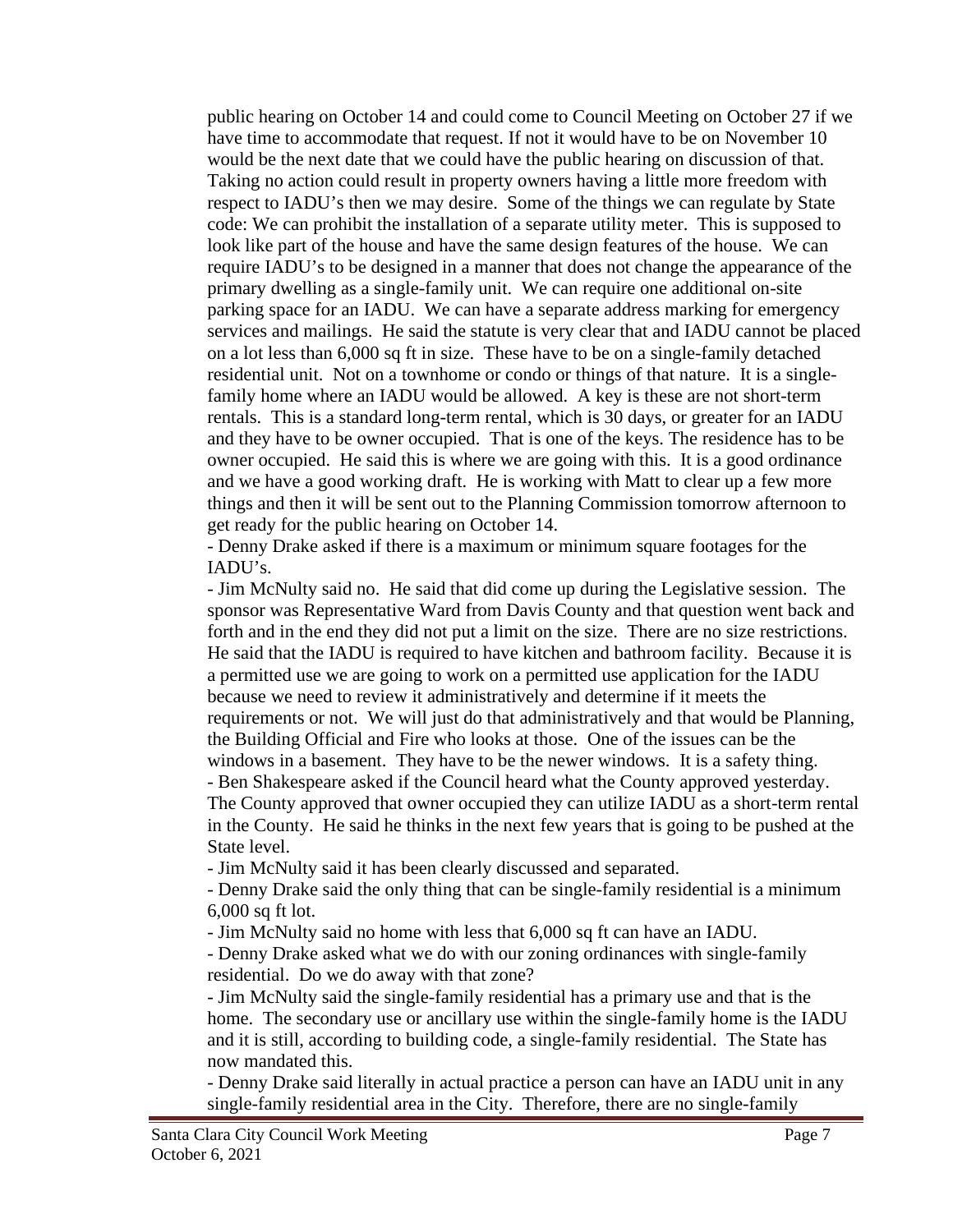residential areas.

- Jim McNulty said the State has gravitated toward this as an option or a tool in trying to address the affordable housing gap. This is not going to solve the problem but it is going to help.

- Denny Drake asked if there are any limitations on how many can dwell in that IADU.

- Jim McNulty said yes it is the same definition as "family" that we have in our code.

- Denny Drake said there are going to be some major parking issues.

- Jim McNulty said we can add a parking space. He said it is up to the owner. The owner has to live there.

- Leina Mathis asked if this is for any residential zone. Would it include our PD zone as well?

- Jim McNulty said that is correct. In the ordinance if the lot is less than 6,000 sq ft they cannot have an IADU. That is in the State statute. He talked about potentially putting in an exception for a PDR. He can talk to Matt about that. We just want to be compliant with State code.

- Mayor Rosenberg said anything with and HOA is going to have CC&R's and probably some other restrictions relative to the amenities.

- Leina Mathis said another part of the legislation was that the homeowner's association could no longer restrict an IADU in a PD. They have to allow it.

- Jim McNulty said he came in a little more restrictive with the draft because he didn't take the PDR into account. He will talk to Matt and he thinks he can make that work.

- Brock Jacobsen said on the IADU it has to run off of one meter. He asked if they had to get a business license to do a rental.

- Jim McNulty said no. He discussed this with Matt and he said we could do that but that would have to be a policy decision if we want to go that way.

- Brock Jacobsen said the reason he would say to do it is we would know who has them and then we could make sure they do not turn in to vacation rentals.

- Jim McNulty said he had it in the draft and then spoke with Matt and Matt said probably not. If we are good with that he will plug that back in.

- Brock Jacobsen said not just on the IADU but on all rentals. If a person has a rental in Santa Clara they need to have a business license.

- Leina Mathis said she likes that idea and the law also allows you to record a notice on the property so if we ask them to get the license for that we are going to know and then put the filing on the actual property.

- Jim McNulty said our draft actually includes that. There is a notice that is recorded that runs with the property so when the property sells to another owner they are made aware that there is an IADU and then they would come and get a new business license.

- Jarett Waite suggested that it be a dweller's permit.

- Brock Jacobsen talked about it being a renter's dwelling license. He said that if units were above three there needs to be inspections to make sure they are cleanly. He said that short-term rentals have to have business licenses.

4. Pay/Compensation Structure discussion. Presented by Brock Jacobsen, City Manager.

- Brock Jacobsen said we spoke with Council a couple of months ago about this. Council asked for a little bit more information concerning total compensation and total benefits. He talked about the benefits that employees receive. He talked about health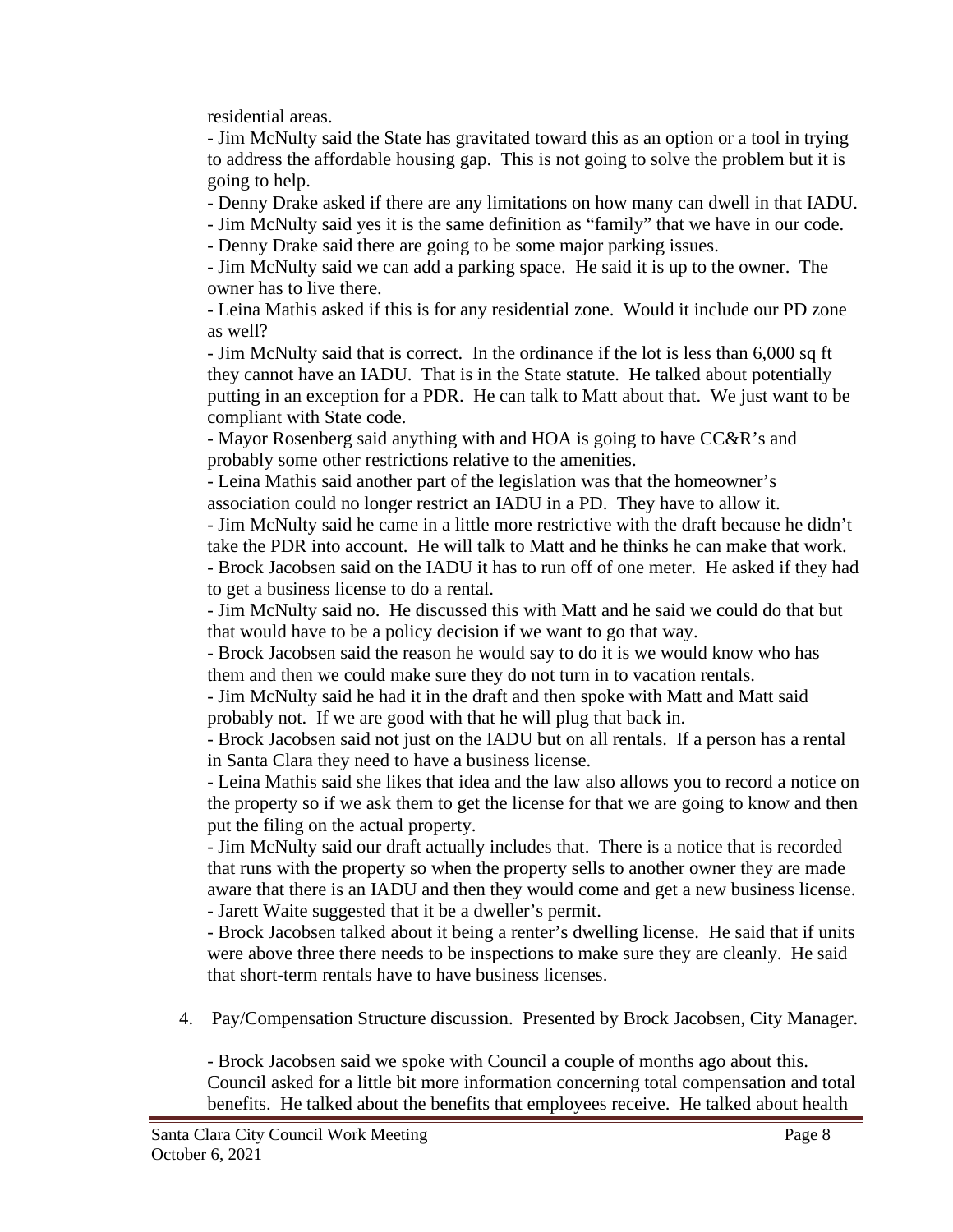insurance and the different levels of that from family, to single, to double. There is the traditional and the HSA plan. There are different retirements within the Utah Retirement System. All employees hired before July 1, 2011 are on the Tier One system which the City contributes 18.47% to the retirement. Those hired after that are on Tier Two, which is 16.69%. He said that Fire also has a Tier One & Two based on that same date. Tier One is 19.66% and Tier Two is 14.08%. We don't contribute to Police. That is through Ivins City. We also do a 401K match each year at this current year is 2%. He said vacation is depending on the years of service. An employee starts out with 2 weeks and can get up to 4 weeks with an annual carry-over on July 1 of 240 hours. At that point it is a use or lose. We have 12 paid holidays. With sick leave they accrue 1 day a month with 120 hours annually and a carry-over of 960 hours on July 1. We provide an annual sick leave buy out for those who have reached a threshold of 360 hours. If an employee has reached that number in a current year they can buy out sick leave up to 60 hours but they have to always put 60 hours into their bank. If they use hours they can only buy out the remaining of the 60. This is done in November of each year. We also have life insurance and AD&D that the City pays for at \$50,000 each, which costs \$8.65. The health insurance is paid 100%. - Wendell Gubler asked what holidays are the paid holidays.

- Brock Jacobsen said it is New Year's Day, President's Day, Memorial Day, July 4<sup>th</sup>, Martin Luther King Day, Pioneer Day, Labor Day, two at Thanksgiving and two at Christmas. He talked about the current pay structure. The maximum is 100%, the midpoint is 86% and the minimum is 71%. Right now there is no guide for how we go through that range so it has just been how department heads and the City Manager decide what raise to give someone. We want to get more of a guide so people are moving. He said what they discussed as management and directors is moving people from their hiring point to the midpoint over a six-year period at 2.38% each year. And then again the same from the midpoint to the maximum. We discussed being able to move that maximum up 15% so it would be 115% of that market average. He said one of the things we are seeing in this market we are in right now is we show this as hiring people at the low end of the scale. The reality is that is not where we are hiring or where we are going to be able to hire people. We are going to be hiring more at that 86% to 100% the way the market is today. He said maybe the 12 years in being able to move up is too slow and we might not be moving fast enough to keep up with other municipalities and we end up losing people. We don't always have the resources of other cities and can't try to keep up with our neighbors all the time but we have to try and stay within a reasonable range and employees will stick around. He talked about the new pay structure but if employees were exceptional employees they may get above the 2.38% pay increase but they could count on the 2.38% increase each year. Once an employee reached the 115% until the end of their career for Santa Clara there would be a 1% lump sum payment to them each year. It would be a bonus they would get each year.

- Jarett Waite talked about how he would be interested to see if it was 3% if that would be more like 4 or 5 years to reach each section. What is the standard cost of living adjustment these days?

- Brock Jacobsen said we haven't done a straight COLA across the board for a number of years. We would do increases every 3 years and if they were with the City all of those 3 years they would get 9%. He said right now from what he has heard from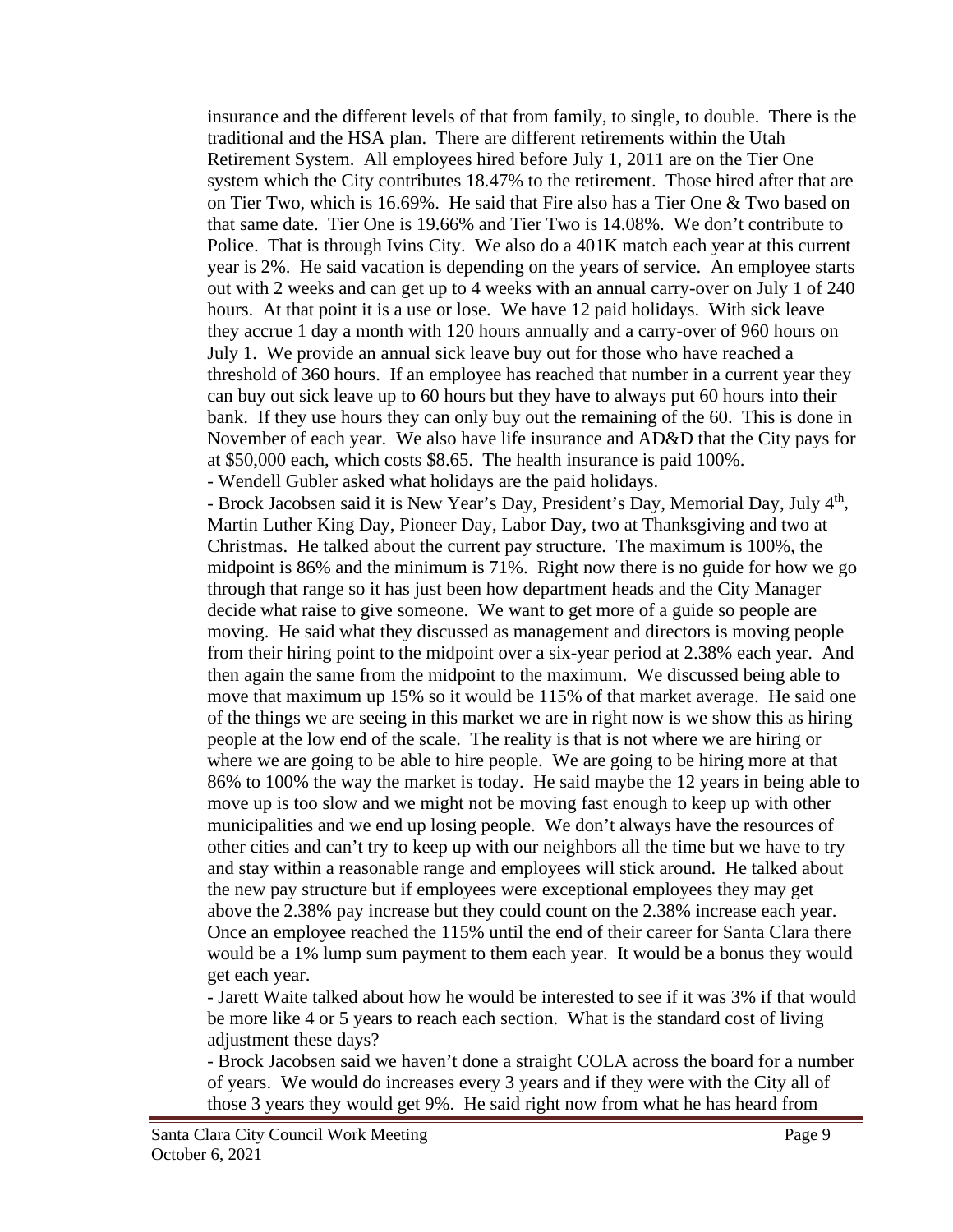Social Security it is 6.2% is their cost of living adjustment is what they are proposing. He said 6.2% may not be enough for what the cost of living is the way it has gone up. - Denny Drake said we are talking about incremental increases and but are there performance based increases also and how is that determined.

- Brock Jacobsen said that performance based increases are based on evaluations that are done by directors each year with their employees and then the director makes a recommendation to what he feels those employees should receive and then we have a discussion about whether that number is accurate or should be less or maybe even more.

- Denny Drake asked if there is a guide for this in our employee handbook.

- Brock Jacobsen said we used to use an online service and now we have created a template that directors can use and ask their questions and rate how their employees are doing. They have conversations with their employees consistently and are evaluating them more than once a year. He talked about how in previous years we tried to hire people on the low end of the range.

- Ben Shakespeare talked about the benefit package and the pay rate. He said most companies are going through this exact same thing. He said the starting range with benefits is going to be over \$30 an hour.

- Brock Jacobsen said the most companies are not hiring anywhere near that low end. They are hiring more in that middle range or above. That is just the market.

- Wendell Gubler asked how we compare to other cities in Southern Utah.

- Brock Jacobsen said these ranges were done a couple of years ago and they comparing municipalities throughout the State. He said it depends on by position. You can make more money in most municipalities in Southern Utah than you can in Santa Clara. There are some that we are the same or a little bit ahead. We don't have a hard time keeping people because of the culture and environment that we have created here in Santa Clara is why people want to come and work here.

- Brad Hays said we lost an employee last year because he could make \$2 more an hour with the County. He said most employees are sticking with us. They want to stay and work here but they are concerned about how to make it.

- Ben Shakespeare said he doesn't dispute at all that our wages need to go up. We have to get to a competitive market and our employees and Staff certainly deserve it. The question comes in future hires. It is expensive to hold employees. The numbers are going to continue to go up. Do we look at other things? Do we look at privatizing certain things? Is it more cost effective or do we just add more employees knowing that we got to hit these numbers to keep employees? He said he thinks these numbers are accurate. We are going to continue to grow. We need to think about this because it is something we need to think about.

- Scott Bannon talked about the difficulties trying to go private. You lose some of the control. That is what makes Santa Clara unique…the exceptional workers we have right now and we don't want to take the chance of losing them for a few bucks. - Ben Shakespeare said we are going to develop out and we are not going to have those building permits so how do we keep the exceptional Staff we have and make sure everyone can afford to live.

- Brad Hays said if we have an emergency the people that work for the City are there 100%. If we go to contracting and things like that we may not have that.

- Mayor Rosenberg said it would cost us more if we did. The ability of this Staff to do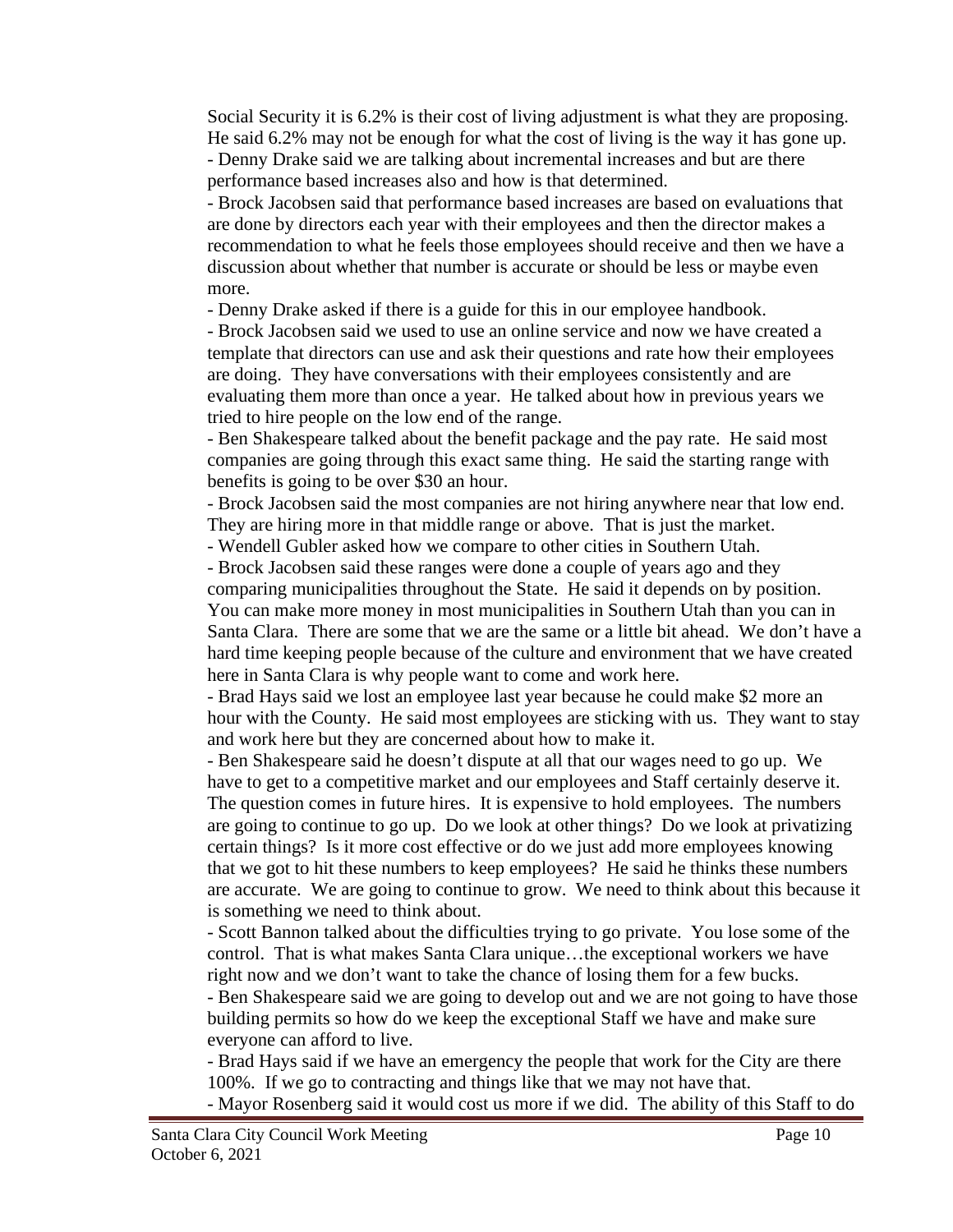the multiple functions that we ask and expect of them now because they have met our bar we would lose that in trying to contract service out. They wouldn't have those crossover uses that we utilize a lot. We ask a relatively small Staff to go do things that are outside of their realm of expertise and they do it and do it well and the residents appreciate that. He gets a lot of compliments on the crews and a lot of the compliment is the work that is outside of their job description where they went over and above doing something.

- Denny Drake said there is only so much tax dollars that comes into the City so a lot of this requires prioritizing by us in capital improvements verses wages and this comes back to management. Capital improvements are important to maintain lifestyle but our employees are more important to be maintained and paid so our prioritizing comes from our department heads. We have the ability to combine and come up with formulas that work for our employees and we are working on that right now and if we can maximize the abilities and the income that is the win-win without losing the lifestyle we enjoy in Santa Clara. What we are doing right now is a key for us to look at and decide where we want the employees and what we have to do to get it there. The challenge to the City Council is to come up with what has been given as advice from the Staff but also the Staff needs to come up with help for the City Council so we know exactly what we need to do. We need to make sure our employees are paid well and the services they perform we need to just knuckle down and come up with a formula that works and it will require decisions on Staff's part and evaluating your people making sure that those that are doing a great job are getting compensated and those that are not doing such a great job are being encouraged to do a good job and if they don't work out we find someone else. We just have to come up with some way of doing it and determining what we need to do as far as projects whether the money needs to be spent there or in equalizing the opportunity for employees. He appreciates what has been done and we ought to work towards that goal.

- Ben Shakespeare said we need to maximize our last little bit of commercial property and make sure we are getting sales tax generating businesses. He asked if for FY 2021 in the budget line item of salaries and wages are we 10%.

- Brock Jacobsen said he would have to bring that number back to Council.

- Ben Shakespeare said the numbers are accurate. It puts a lot of pressure on because of figuring out how to generate revenue.

- Brock Jacobsen said our Staff is very appreciative of Council. When we had our needs list and wants list and Council let us get what we needed and wanted and Staff appreciated that. He said the Staff will make the tough decisions as needed as well. He said with the census number our population went down by 1,000 then what was projected so our sales tax revenue distribution shrunk.

- Mayor Rosenberg said he thinks it is the second home impact that we are not getting census counts on second homes or vacation rentals. He said when the Legislators are here in a couple of weeks we will brow beat them a little bit.

- Brock Jacobsen said we need to have some good conversations with them about those things and see where they stand.

- Mayor Rosenberg said they will be here on October 27 both Lowry Snow and Don Ipson.

- Leina Mathis asked Brock if that is a primary residence number and not a population number.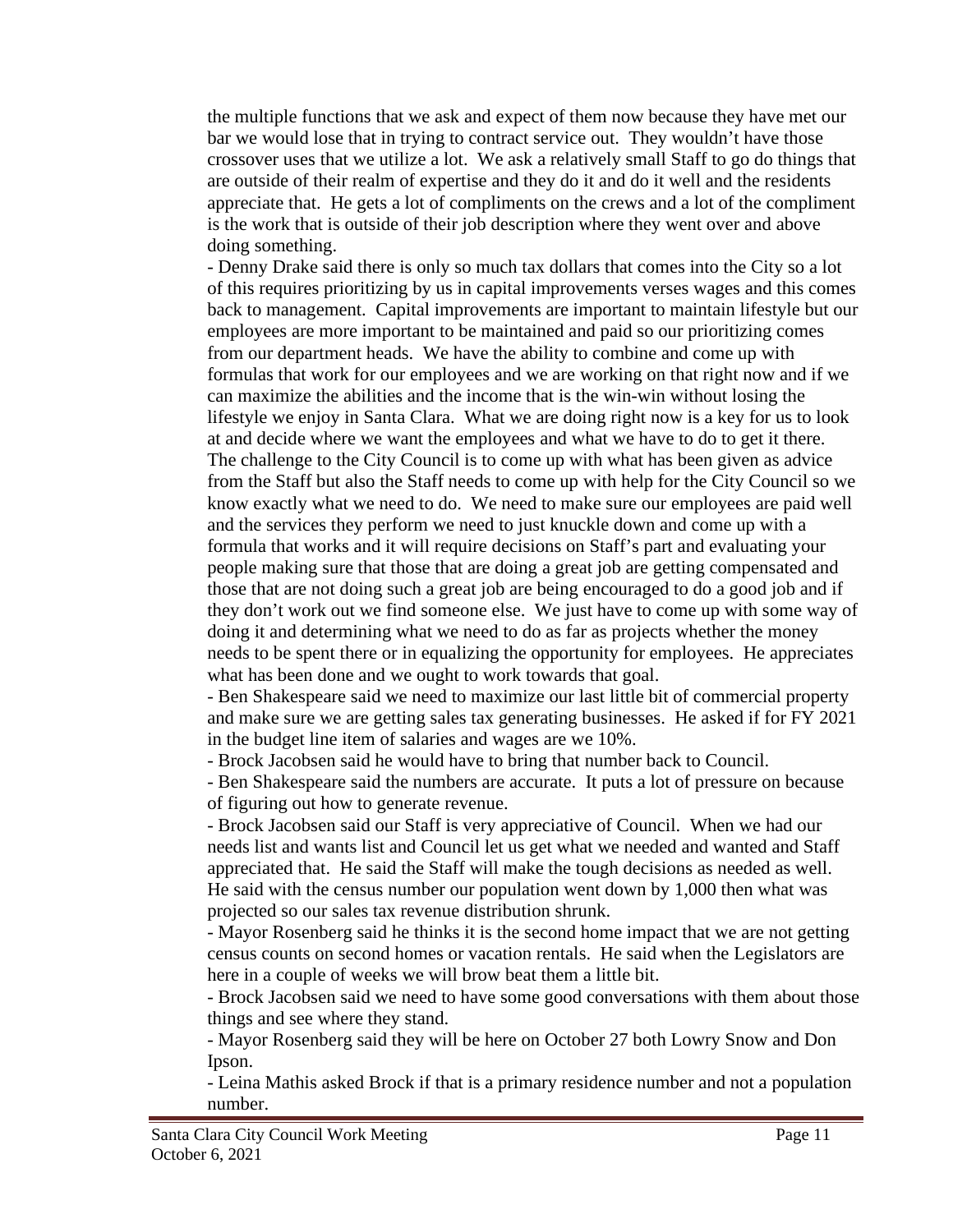- Mayor Rosenberg said it is based on primary residences. People fill out the census on their primary residences.

- Wendell Gubler asked why the last census is higher than it is now.

- Mayor Rosenberg said they do projections and they adjust those annual numbers based on projections and then they do the census again and adjust it and then they will do the projections again going forward.

- Brock Jacobsen said the census is done every ten years and the last one was in 2010. He said he spoke with the guy at the State and he told us we can challenge. He spoke with Jim about it and Jim has actually been through that process so we might go down that avenue.

- Jim McNulty said he has and we can go through that process if we need to.

- Mayor Rosenberg asked Brock if he is going to talk more with the other city managers about this.

- Brock Jacobsen said yes when we have our next luncheon he will ask them about it.

- Denny Drake said that within the County when they do the tax assessment for the year they assess according to secondary homes and primary residences. He said he would be shocked if our primary residences hadn't come close to their projections and if secondary residences are long-term rentals they can qualify as a permanent residents they can apply that. He said he would bet that a lot of people use this as their primary rather than their secondary because of the cost of the homes.

- Mayor Rosenberg said it would be interesting to know where the census sends the forms.

- Jarett Waite said that this was all done during Covid and how many doors got knocked.

- Brock Jacobsen said he doesn't know if they really knocked on doors or if the census was filled in online.

- Mayor Rosenberg said there are some questions and it would be nice to have some answers.

- Leina Mathis asked if there is a deadline to go through the process of challenging.

- Jim McNulty said they haven't even given the numbers to the communities yet. He thinks it is about 12 months after their numbers were given out. There is plenty of time.

- Brock Jacobsen said we know our growth is there. The government census is done like an audit.

- Wendell Gubler said if we were to appeal this couldn't we show by the number of sewer connection we have or water connection or electrical connections showing that we have had growth.

- Jim McNulty said that would come into play.

- Wendell Gubler said he thinks we ought to appeal it.

- Ben Shakespeare said we should do it.

- Mayor Rosenberg instructed Brock to talk to the other cities and see if we can get together on this. He asked Council if they are okay bringing this proposal forward to Council for action.

- Brock Jacobsen said we can bring this back. Does Council want to look at something a little faster progressing through the pay structure?

- Denny Drake said he thinks that depends on money. So as Staff does its assessment as to where we need to prioritize and what we need to do that can be determined a great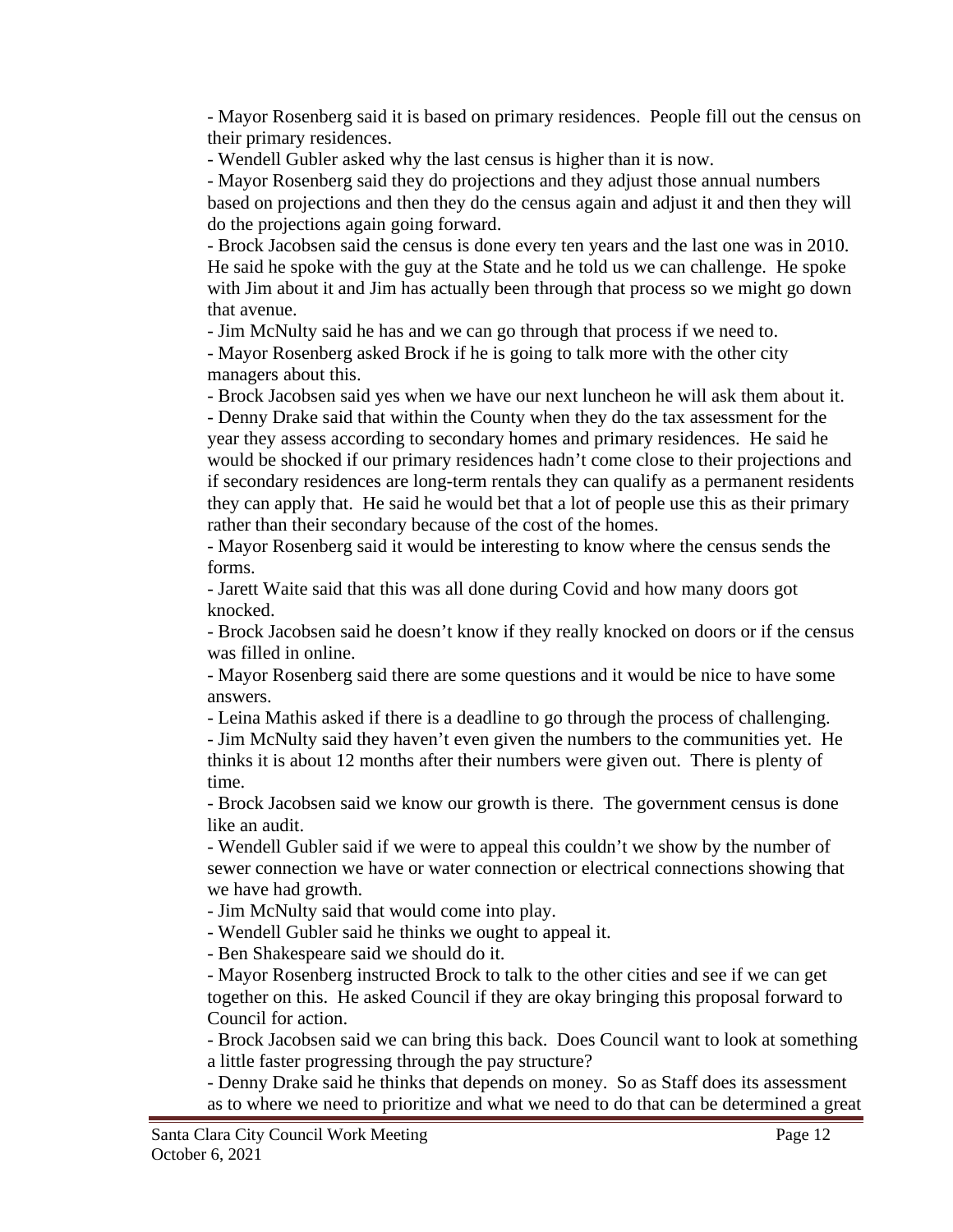deal by how we are going to spend the money and if the suggestion is that more needs to go into wages we need to look at more going into wages.

- Brock Jacobsen said he will meet with the directors and put something together and come back to Council.

## **3. Staff Reports:**

## Brad Hays

- He is looking for some guidance on the tree lighting ceremony and what we need from Staff to set up the celebration.

- Leina Mathis said that Gary has been wonderful and the lights have been ordered. We are working on a lever or button for the Mayor to be able to push to turn everything on at one time. We will have Santa Claus that is going to come and he will have little bags that he will present to all the children that are going to come. We have decided to do Christmas ornaments and they will be collectable. We will do a new ornament every year that has a Swiss feel to it. She is going to check on what we are allowed to do with donations because our plan is to have hot chocolate and donuts for all of the citizens that come. She wants to make sure we can get that donated.

- Brock Jacobsen said we are good to get donations.

- Leina Mathis said we might need some help with a station where we have hot chocolate and donuts.

- Brad Hays asked how many does Leina think there will be.

- Leina Mathis said she doesn't even have a guess.

- Brad Hays said we were overrun with people for our Halloween celebration. It was a lot of fun.

- Mayor Rosenberg said we will probably have a lot of people because it is the first Monday in December and that is typically the neighborhood Christmas project caroling event that will probably just merge into that event. That is going to bring 300 because it is on that night. There could be 1,000 people. We need to look at traffic control and start talking about it in TRC and start working on the marketing campaign and social media. When we do something good we are going to get overrun with people. They are going to come down.

- Leina Mathis said the Lava Ridge Intermediate School is going to come as well. The choir director is going to have some songs that her group is going to sing and then as a community we are going to end with "Silent Night" as a community singing. The school group is going to sing the first verse in German and then the community will sing for the rest of it. We won't need risers for the school group. The program will only last about a half hour or 45 minutes. Everything will be across the street at Heritage Park. She said the committee has talked about painting some boxes and putting lights on them and putting them around the base of the tree so it is a little more decorative for Christmas.

- Gary Hall said he ordered 100 more light strands today but he got an email that they are on back order so he is hoping they get here on time.

- Leina Mathis said they are using the pecan tree for the tree to be lit.

Fire Chief Randy Hancey

- September was pretty busy for us. Every weekend we had an event that we were involved in including Heritage Days in Ivins and Iron Man and Swiss Days. Our Wild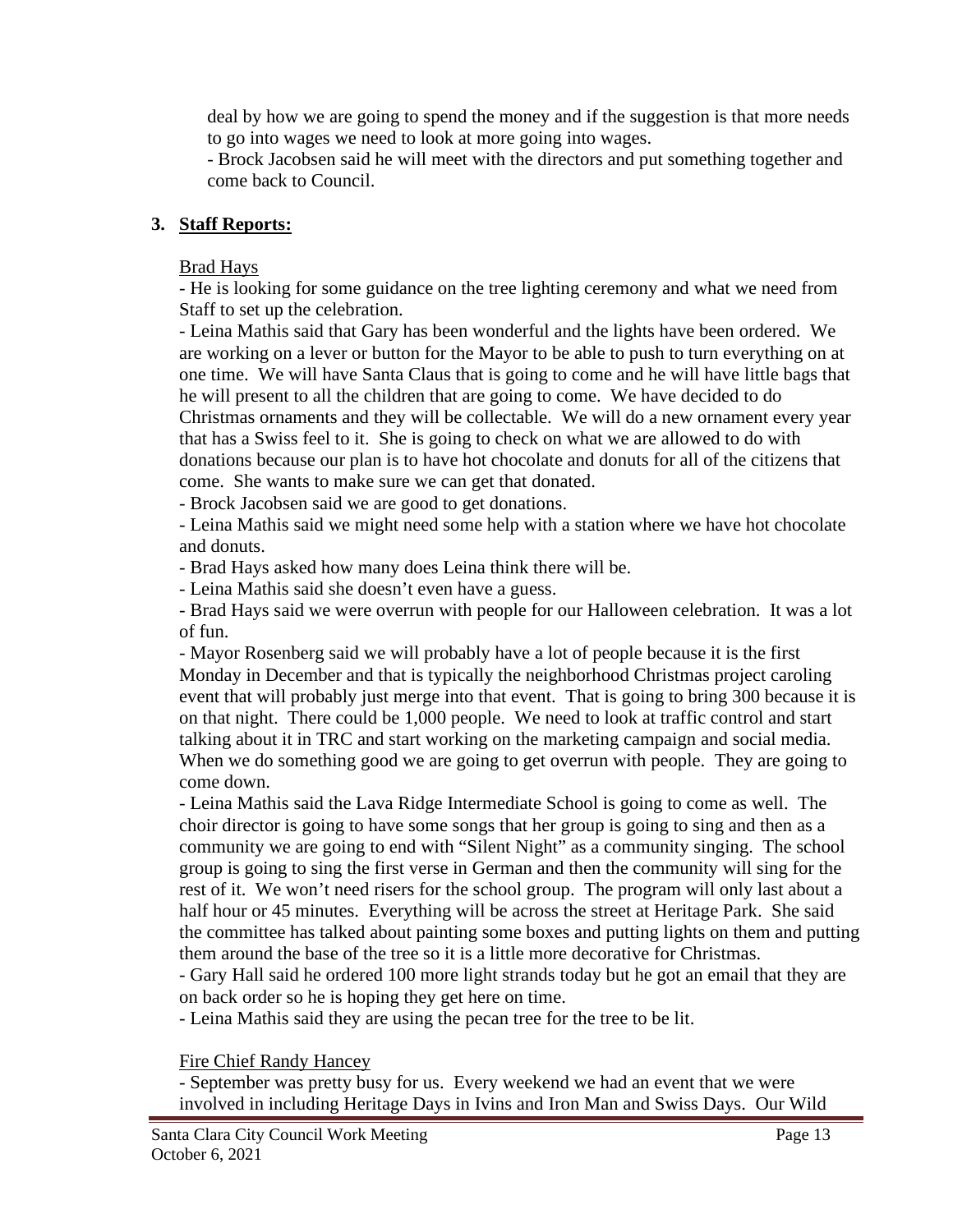Land crew went for a second deployment to the Dixie Fire in California and they got back on Sept. 27. They also helped out at the Oak Grove fire during the month of September and we had a little wildfire up in Snow Canyon that we took care of. We are doing a lot of work on the grounds at Rachel Station as far as the landscaping. Devin Hill has taken that under his wing and has done a lot of work on that. We are using some equipment from Public Works and appreciate their help. We have a lot of training coming up in the winter months. We just finished an Officer 1 class that we sent 3 individuals to. There is a class that will give us some more engineer apparatus operators going on. Ty is looking at burning some of the piles that are up by the detention pond now that it is open burn season. - Denny Drake said that at Utah Cities and Towns he met with a State Senator named Ron Winterton. He works with the CIB and there is an engineering firm that does designs for fire stations. He said this is the time to start the application process with the CIB and if we are going to pursue it we might as well get an idea what we are pursuing.

- Chief Hancey said that Kim Campbell drew up our plans for the remodel at the Rachel Station so he is familiar with Kim.

- Denny Drake said that Ron Winterton is a good contact for us because he is working with the State Legislature to change the CIB into a more State uniformed process rather than load process. We just need to get it pursued if we are going to pursue it.

- Chief Hancey said we will get that information and go forward on that.

- Jarett Waite asked about the approach on the Rachel Drive Station. Are you working on it or is it done?

- Chief Hancey said that was Dustin's crew working on it. It is still curing and it is going to be much better for us. They are going to work on the driveway on the other side next week so we have a way to get out.

### Dustin Mouritsen

- Santa Clara Drive is all opened up. That was a fun project for the City because we had three departments come together and it shows how they can work together and there is no contention. He said all the feedback has been positive. We did an amendment to the storm water policy for some storm drain work on the west end of Arrowhead Trail. We just got the design on that and are getting ready to start that. Public Works should be starting on that in a couple of weeks. We received our new dump truck today. He thanked the Council for their support and letting us get that. We received funding from the COG two weeks ago for two more parcels on Hamblin Parkway to reserve that right of way for that street to go in some day. The street signs are officially in.

### Gary Hall

- The crews worked really hard on Swiss Days and it went really well. Our crew has been getting the generation building ready for the new generators. They are going to start installing the smoke stacks and the radiators when they come in first before the generators get there. Next week they will be shipping off the generator that burned up to evaluate it and see why it failed. Tomorrow he is meeting with a guy to look at the radiator on the unit 2 generator that came apart and damaged the radiator. We will get that repaired before the next run season. We have received the bids for Hassel Substation upgrade and our new system. We had \$200,000 budgeted for the Hassel Substation but we are only doing a partial by putting in new controls that will communicate with the new system and we will use the rest of the money for the system. It will be all up and running before the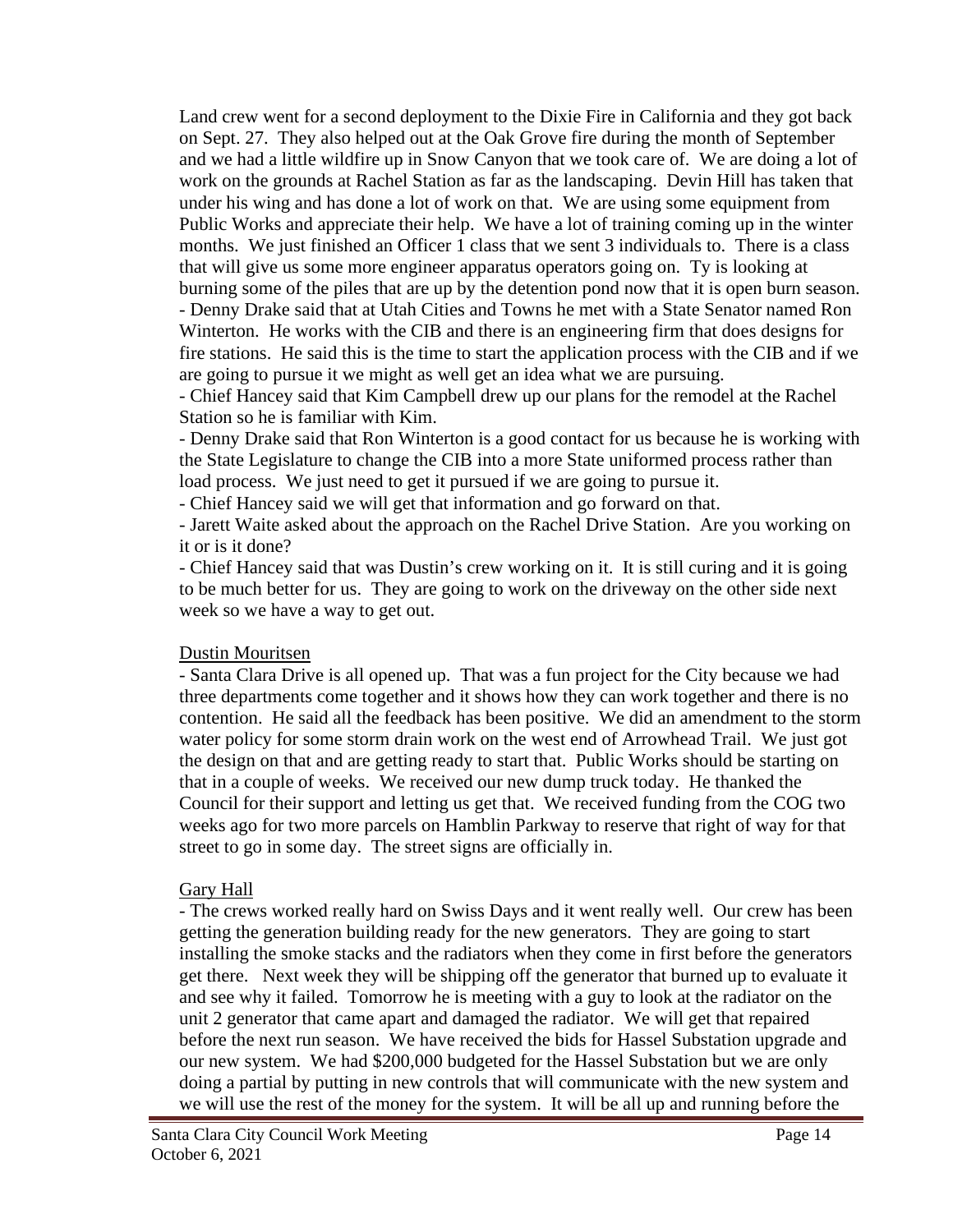new generators get here.

- Jarett Waite asked what is fenced off in the Canyon View parking lot. Is that cell phone tower stuff? Is it like a 5g?

- Gary Hall said it is cell phone tower stuff but he is not sure if there is any 5g there.

- Brock Jacobsen said he knows they are working up there. Jim has taken a few calls and we talked with Matt today. There are a couple of different carriers coming in and wanting to co-locate and do some stuff up there. They are doing some upgrading. He said he doesn't know if they came in and got a permit. He just saw it yesterday when he and Jim drove around the City. He will find out if they have permitting to do and it might require an increase in lease payment. He will look at that.

#### Scott Bannon

- Talked about the number of inspections done last month including storm water inspections. We have done quite a few plan reviews. He said with the addition of Jim we have some ordinances we are going to look at. There are three things going to the Planning Commission: the IADU's, a couple of lots in Rhone and a couple of lots at the Hills in Santa Clara. We had a handful of code enforcement issues over the last week. We had the Town Hall windows cleaned. The motors that came in are a half-inch larger but we will have it in tomorrow or the next day.

### Brock Jacobsen

- The fountain on the east side of Town Hall had the pump go out. Brad has ordered another pump. The next City Council Meeting on October 13 we will be having an executive session and we will also have on that agenda and item to cancel the November 24<sup>th</sup> meeting if Council is alright with that. That is the day before Thanksgiving.

- Jarett Waite asked if we got our ARPA money yet.

- Brock Jacobsen said yes, we received our first funds. ARPA funds are limited to 3 avenues: water, infrastructure, sewer and broadband Internet. We have had some discussion with Staff and have had a few different discussions. We received the first one and it is just over \$500,000. We are deciding how we want to spend it. There is opportunities in the Water Department. We have to redo our Skata system, which is part of Water. Brad has some controllers in our water infrastructure that needs to be replaced. We could use it to try and buy water shares. There is also talk about the waterline on Vineyard and doing the waterline. We could even use it to re-patch the asphalt from doing the waterline. Those are options. Another option is we can use it for revenue replacement. The other option that we can do is use it for hazard pay to pay employees an increase in hourly rate or a bonus for working through Covid. We can do some business grants or rent assistance or utility assistance.

- Jarett Waite asked if we can use it to add to our secondary water system.

- Brock Jacobsen said he believes we can.

- Jarett Waite said he thought about using it to bring our water from the sewage plant here somehow or a pipeline.

- Brock Jacobsen said we will be getting a total of around \$900,000 and for a project that is just a portion of what we need.

- Jarett Waite said on the Utah.gov website it shows that all the Council members get benefits. What are those benefits?

- Brock Jacobsen said he doesn't know on the benefit-side.